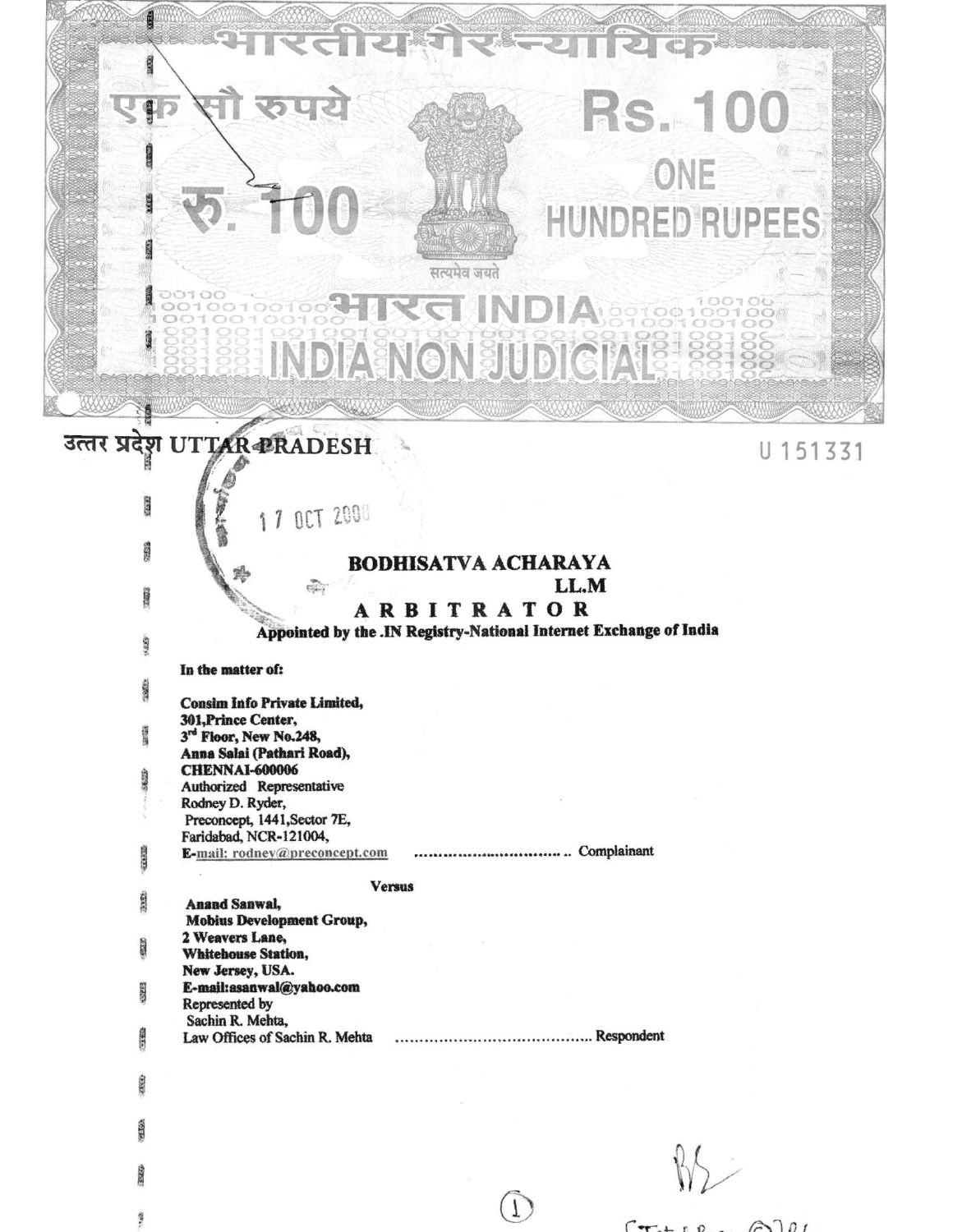# AWARD

# **1. The Parties**

The Complainant is Consim Info Private Limited, 301, Prince Center, 3<sup>*d*</sup> Floor, New **No.248, Anna Salai (Pathari Road), CHENNAI-600006 and** represented by Rodney **D.**  Ryder, Preconcept, 1441,Sector 7E, Faridabad, NCR-121004,

The Respondent is **Anand Sanwal, Mobius Development Group, 2 Weavers Lane, Whitehouse Station, New Jersey,USA. and represented** by Sachin R. Mehta, Law Offices of Sachin R. Mehta.

# **2. The Domain Name, Registrar & Registrant:-**

The disputed domain name is **[www.tamilmatrimony.co.in.](http://www.tamilmatrimony.co.in)** 

The registrar is **[OnlineNIC.com,](http://OnlineNIC.com)** 351 Embarcadero E., Oakland, CA 94606; United States of America

# **3. Procedural History**

The Complaint **was filed to the .IN Registry, following the** Clause **4 of the policy** and **rules** of **.IN Registry** and **.IN Registry appointed "BODHISATVA ACHARAYA" ("The Arbitrator")** as **sole Arbitrator under** Clause 5 of **its** Policy.

**The Arbitrator submitted his statement of acceptance and declaration** of Impartiality and Independence on 14<sup>th</sup> August 2008 then the complaint was produced before "The Arbitrator" on 21<sup>\*</sup> August 2008. The notice of arbitration proceedings was sent to the parties on August 28, 2008. The Response was dated September 4, 2008. Counsels represent both parties. There have been no further submissions on the merits. It appears that the parties have satisfied all requirements of the Policy and the Act.

## **4. Factual Background**

The Complainant is a leading international Matrimony service provider and has 9 million registered members. The Complainant has entered into the prestigious Limca Book of Records, the Indian equivalent of Guinness Book of World records. The online marriage portal has been recognized for facilitating highest number of marriages than any other Indian website over a period of seven years [From 1999 to 2006]. The Complainant has established and well known services both offline and online.

That the profile and popularity of the Complainant under the trade/service name/mark 'Tamil Matrimony' has been continuously increasing since the date of adoption and use of the mark. At present, the Complainant's trade name/mark is a name to reckon with and has acquired an enormous goodwill not only in India but in many countries across the globe.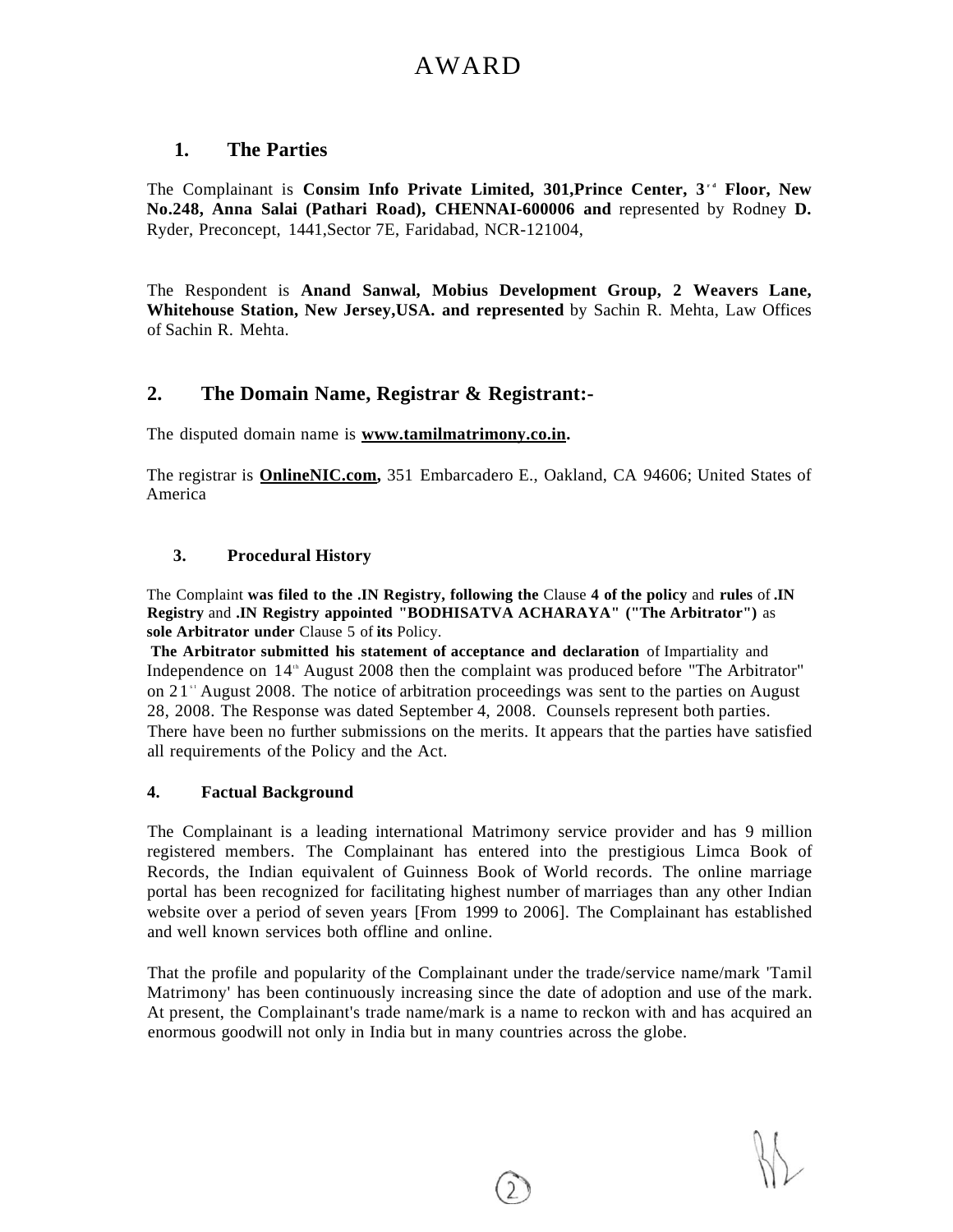The **'Tamil Matrimony'** mark/brand mark, due to its extensive use, advertisements, publicity and awareness throughout the world, has acquired the status of a well known trademark under Section  $2(1)(z)$  of the Trade Marks Act, 1999 and Article 6bis of the Paris Convention.. The said mark/name qualifies all tests for the well-known status of a mark under section 11 (6) of the Act which includes considerations like knowledge or recognition among relevant section of public, duration, extent and geographical area of use, promotion and publicity of mark.

The Respondent registered the domain name, **['www.tamilmatrimony.co.in'](http://)** which is redirected to an adult site, **['www.iwantahotindiangirl.com',](http://)** owned and operated by the Respondent.

## **5. Parties' Contentions**

# A. **Complainant**

Complainant contends that-

- The Respondent's domain name is identical and confusingly similar to a name, trademark or service mark in which the complainant has rights;
- The Respondent has no rights or legitimate interests in respect of domain name;
- The Respondent's domain name has been registered or is being used in bad faith; and the domain name be transferred to the complainant.

# **B. Respondent**

The Respondent contended that it has not registered and used the domain name in bad faith because

(a) There is no evidence that its primary motivation was to sell the disputed domain name;

(b) The domain name was not registered with intent to prevent Complainant from using her mark as a domain name;

(c) Respondent is not engaged in a pattern of registering domain names to prevent others from doing so;

(d) The use of a disclaimer on the web site precludes a finding that Respondent intentional seeks to attract users for commercial gain based on confusion with Complainant's mark; and (e) The use of a generic term to attract business is not bad faith as a matter of law.

## **6. Discussion and Findings**

Under the Paragraph 4 of the Policy **(INDRP)** it is stated, any person who considers that a registered domain name conflicts with his legitimate rights or interests then he may file a complaint to the **.IN Registry** and the complainant must prove the following premises:

- (i) The Respondent's domain name is identical or confusingly similar to a name, trademark or service mark in which complainant has rights;
- (ii)The Respondent has no rights or legitimate interests in respect of the domain name; and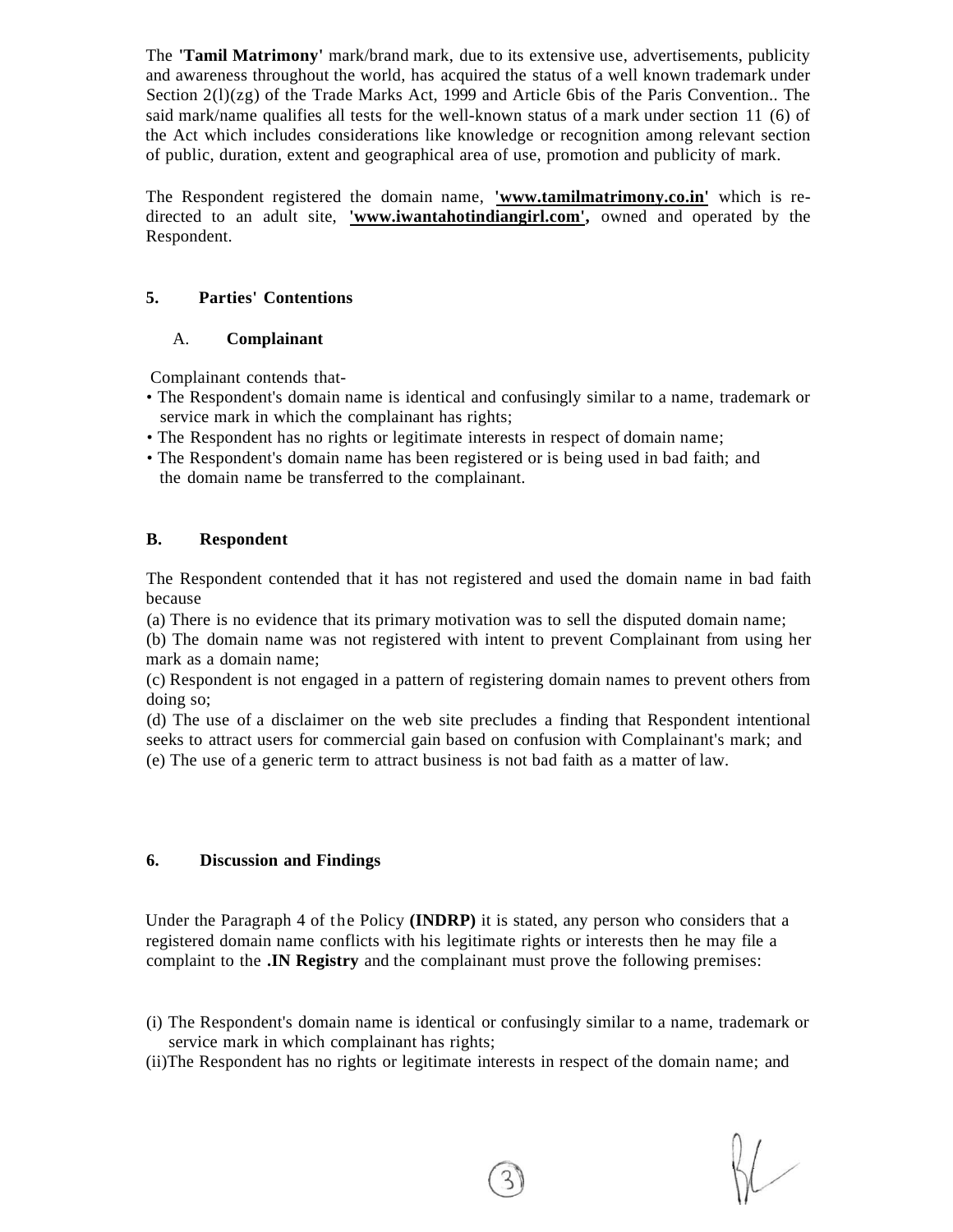(iii)The Respondent's domain name has been registered or is being used with bad faith.

#### **(A) Domain name is identical or confusingly similar to a name, trademark or service mark in which complainant has rights:**

The name/mark **'Tamil Matrimony'** is distinctive, unique and has an established reputation in India and internationally. The mere mention of the said name/mark establishes an identity and connection with the Complainant and none else. The Complainant owns all the rights including statutory and common law rights in the said name/mark and is entitled to protection under the Indian Trade Marks Act, 1999. The use of the said name either as a mark, name, domain name, or in any other form whatsoever constitutes violation of the Complainant's rights. The Complainant has registered the mark 'Tamil Matrimony' under the Indian Trademarks Act, 1999

and it is produced before the arbitrator while the respondent has given no authenticated evidence to prove his words hence the clause (i)of Para 4 of is satisfied by the complainant before the arbitrator. Thus the opinion of arbitrator that domain name is identical or confusingly similar to a name, trademark or

service mark in which complainant has rights;

#### **(B) Lack of Rights or Legitimate Interests in respect of Domain Name**

Complainant has presented evidence tending to show that Respondent lacks any rights or legitimate interest in the domain name. Respondent's claim of rights or legitimate interests is not persuasive therefore clause (ii) of Para 4 is satisfied by the complainant.

#### **(C) Domain name has been registered or is being used with bad faith:**

Many evidences given by the complainant of using the disputed domain name in bad faith by the respondent and it also clear that respondent has intentionally attempted to attract Internet users for commercial gain by the same web site or other on-line location, by creating a likelihood of confusion with the complainant's trademark.

The pleadings in this case are consistent with Respondent's having adopted the disputed domain name **tamilmatrimony.co.in** for the specific purpose of trading off the name and reputation of the Complainant, and Respondent has offered no alternative explanation for his adoption of the name despite his otherwise detailed and complete submissions. Respondent's reliance on previous ICANN/UDRP decisions is misplaced. Thus the clause (iii) of Para 4 is being satisfied by the complainant and the arbitrator's opinion is similar to the complainant.

One more important thing that in the opinion of arbitrator " respondent's other website [www.iwantahotindiangirl.com s](http://www.iwantahotindiangirl.com)hould also be stopped because its an abuse for Indian women and I suggest that any NGO should think to file a case of defamation against the respondent for making such vulgar, voluptuous and dirty website on behalf of Indian women.